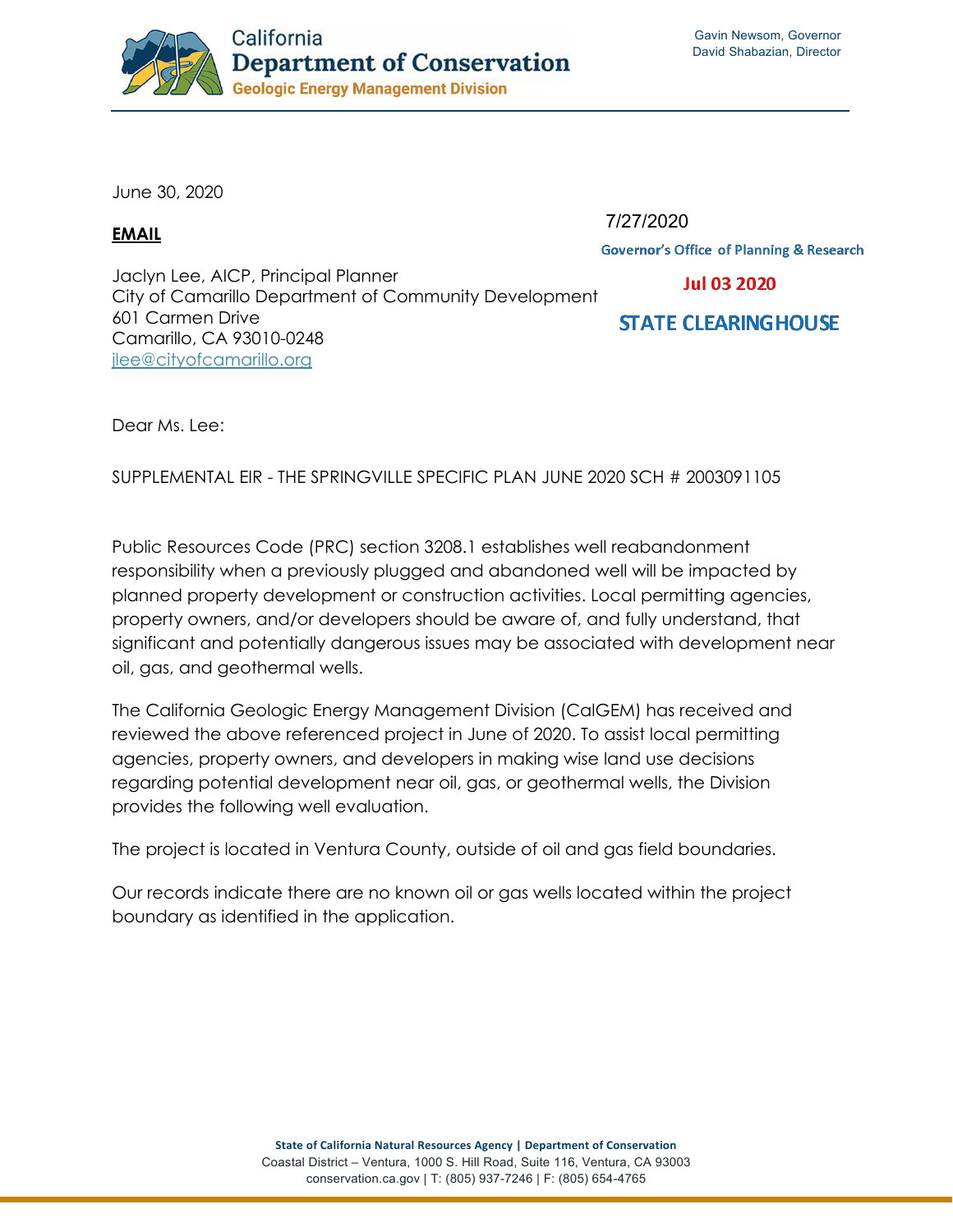

Figure 1. Project area with CalGEM Wellfinder oil and gas well data. No wells are documented within the area. https://maps.conservation.ca.gov/doggr/wellfinder/#/

The Division categorically advices against building over, or in any way impeding access to oil, gas, or geothermal wells. Impeding access to a well could result in the need to remove any structure or obstacle that prevents or impedes access including, but not limited to, buildings, housing, fencing, landscaping, trees, pools, patios, sidewalks, roadways, and decking. Maintaining sufficient access is considered the ability for a well servicing unit and associated necessary equipment to reach a well from a public street or access way, solely over the parcel on which the well is located. A well servicing unit, and any necessary equipment, should be able to pass unimpeded along and over the route, and should be able to access the well without disturbing the integrity of surrounding infrastructure.

There are no guarantees a well abandoned in compliance with current Division requirements as prescribed by law will not start leaking in the future. It always remains a possibility that any well may start to leak oil, gas, and/or water after abandonment, no matter how thoroughly the well was plugged and abandoned. The Division acknowledges wells plugged and abandoned to the most current Division requirements as prescribed by law have a lower probability of leaking in the future, however there is no guarantees that such abandonments will not leak.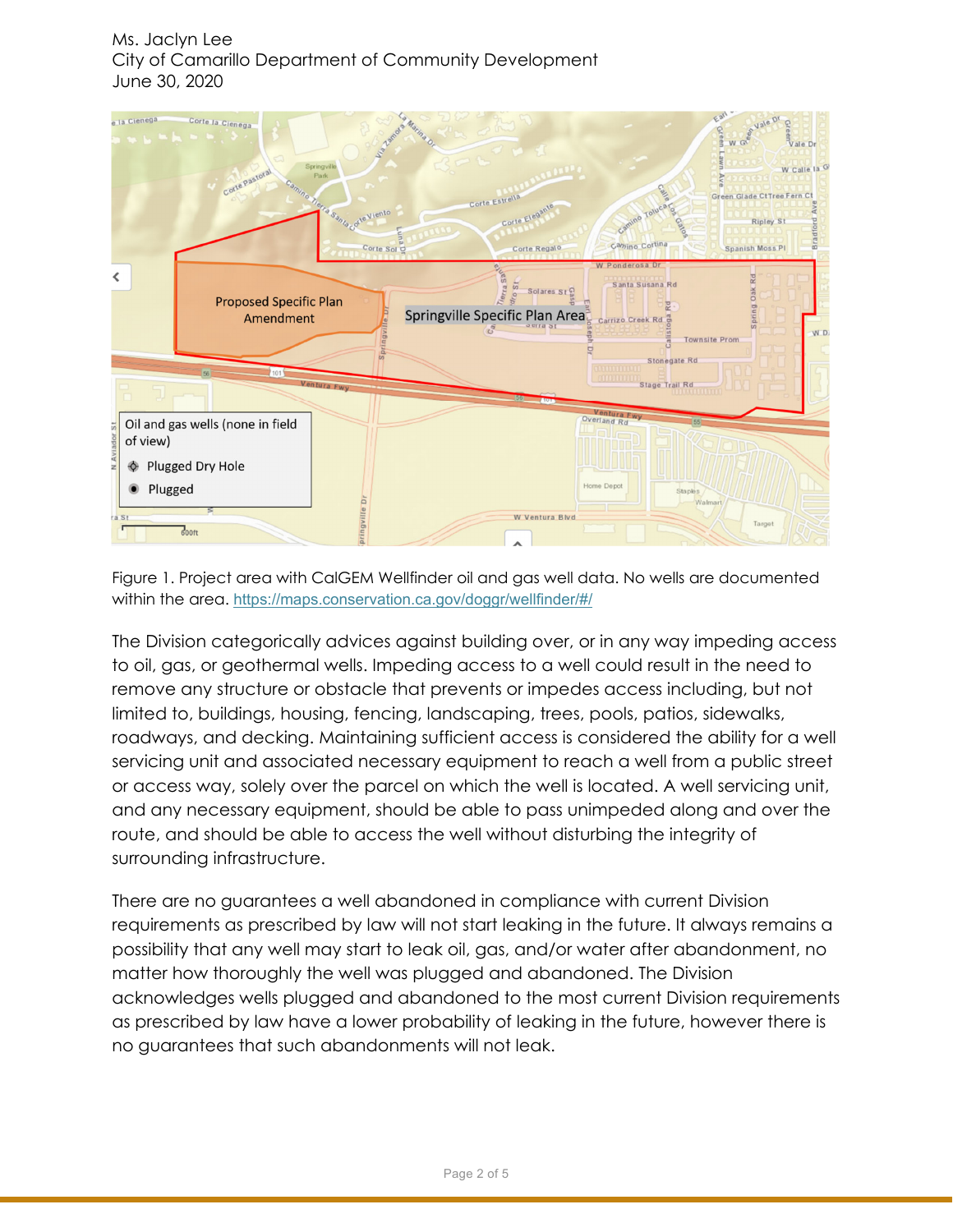The Division advises that all wells identified on the development parcel prior to, or during development activities be tested for liquid and gas leakage. Surveyed locations should be provided to the Division in Latitude and Longitude, NAD 83 decimal format. The Division expects any wells found leaking to be reported to it immediately.

Failure to plug and reabandon the well may result in enforcement action, including an order to perform reabandonment well work, pursuant to PRC sections 3208.1, and 3224.

PRC section 3208.1 gives the Division the authority to order or permit the reabandonment of any well where it has reason to question the integrity of the previous abandonment, or if the well is not accessible or visible. Responsibility for reabandonment costs may be affected by the choices made by the local permitting agency, property owner, and/or developer in considering the general advice set forth in this letter. The PRC continues to define the person or entity responsible for reabandonment as:

- 1. The property owner If the well was plugged and abandoned in conformance with Division requirements at the time of abandonment, and in its current condition does not pose an immediate danger to life, health, and property, but requires additional work solely because the owner of the property on which the well is located proposes construction on the property that would prevent or impede access to the well for purposes of remedying a currently perceived future problem, then the owner of the property on which the well is located shall obtain all rights necessary to reabandon the well and be responsible for the reabandonment.
- 2. The person or entity causing construction over or near the well If the well was plugged and abandoned in conformance with Division requirements at the time of plugging and abandonment, and the property owner, developer, or local agency permitting the construction failed either to obtain an opinion from the supervisor or district deputy as to whether the previously abandoned well is required to be reabandoned, or to follow the advice of the supervisor or district deputy not to undertake the construction, then the person or entity causing the construction over or near the well shall obtain all rights necessary to reabandon the well and be responsible for the reabandonment.
- 3. The party or parties responsible for disturbing the integrity of the abandonment If the well was plugged and abandoned in conformance with Division requirements at the time of plugging and abandonment, and after that time someone other than the operator or an affiliate of the operator disturbed the integrity of the abandonment in the course of developing the property, then the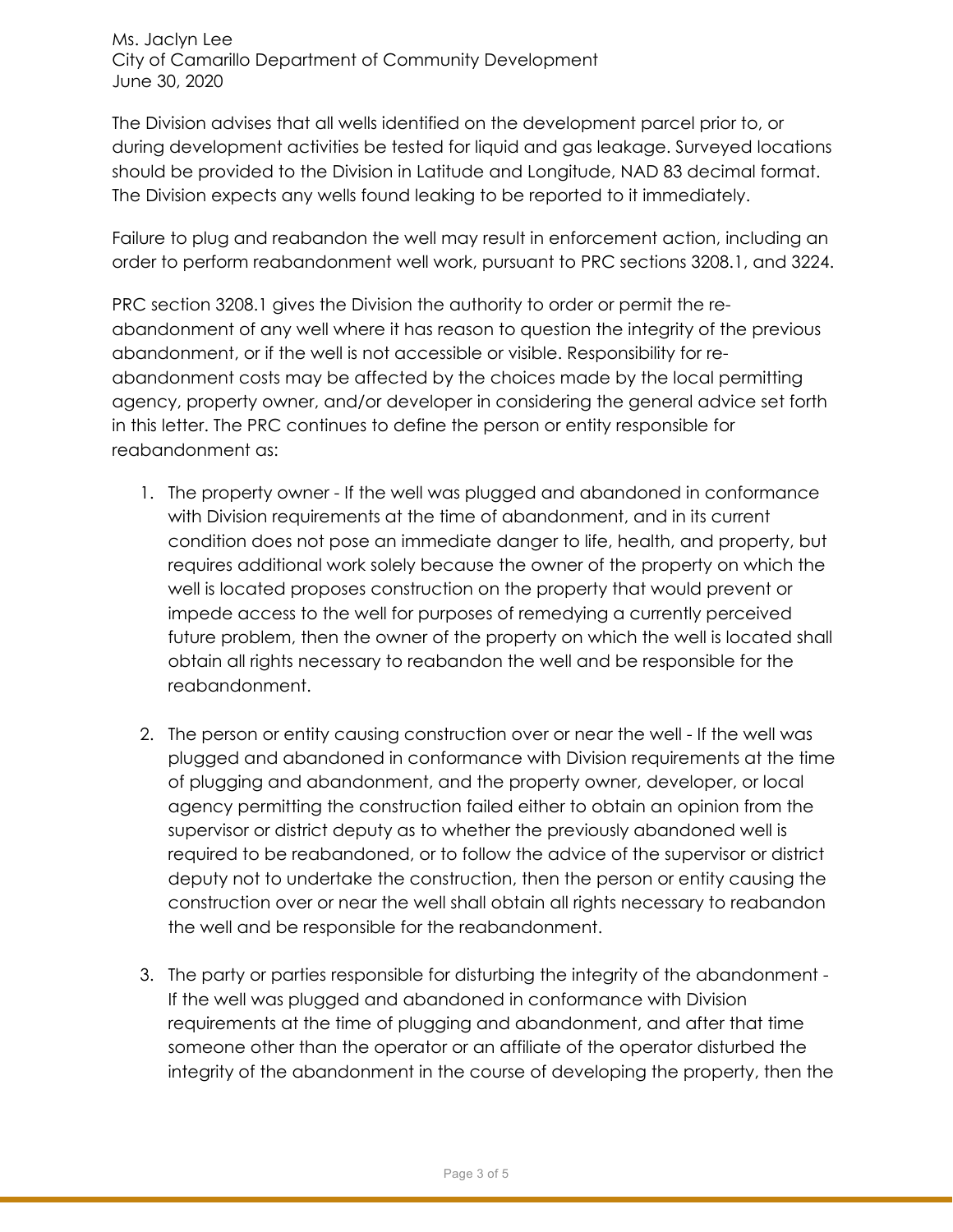> party or parties responsible for disturbing the integrity of the abandonment shall be responsible for the reabandonment.

No well work may be performed on any oil, gas, or geothermal well without written approval from the Division. Well work requiring approval includes, but is not limited to, mitigating leaking gas or other fluids from abandoned wells, modifications to well casings, and/or any other re-abandonment work. The Division also regulates the top of a plugged and abandoned well's minimum and maximum depth below final grade. CCR section 1723.5 states well casings shall be cut off at least 5 feet but no more than 10 feet below grade. If any well needs to be lowered or raised (i.e. casing cut down or casing riser added) to meet this regulation, a permit from the Division is required before work can start.

The Division makes the following additional recommendations to the local permitting agency, property owner, and developer:

- 1. To ensure that present and future property owners are aware of (a) the existence of all wells located on the property, and (b) potentially significant issues associated with any improvements near oil or gas wells, the Division recommends that information regarding the above identified well(s), and any other pertinent information obtained after the issuance of this letter, be communicated to the appropriate county recorder for inclusion in the title information of the subject real property.
- 2. The Division recommends that any soil containing hydrocarbons be disposed of in accordance with local, state, and federal laws. Please notify the appropriate authorities if soil containing significant amounts of hydrocarbons is discovered during development.

As indicated in PRC section 3106, the Division has statutory authority over the drilling, operation, maintenance, and abandonment of oil, gas, and geothermal wells, and attendant facilities, to prevent, as far as possible, damage to life, health, property, and natural resources; damage to underground oil, gas, and geothermal deposits; and damage to underground and surface waters suitable for irrigation or domestic purposes. In addition to the Division's authority to order work on wells pursuant to PRC sections 3208.1 and 3224, it has authority to issue civil and criminal penalties under PRC sections 3236, 3236.5, and 3359 for violations within the Division's jurisdictional authority. The Division does not regulate grading, excavations, or other land use issues.

If during development activities, any wells are encountered that were not part of this review, the property owner is expected to immediately notify the Division's construction site well review engineer in the Coastal district office, and file for Division review an